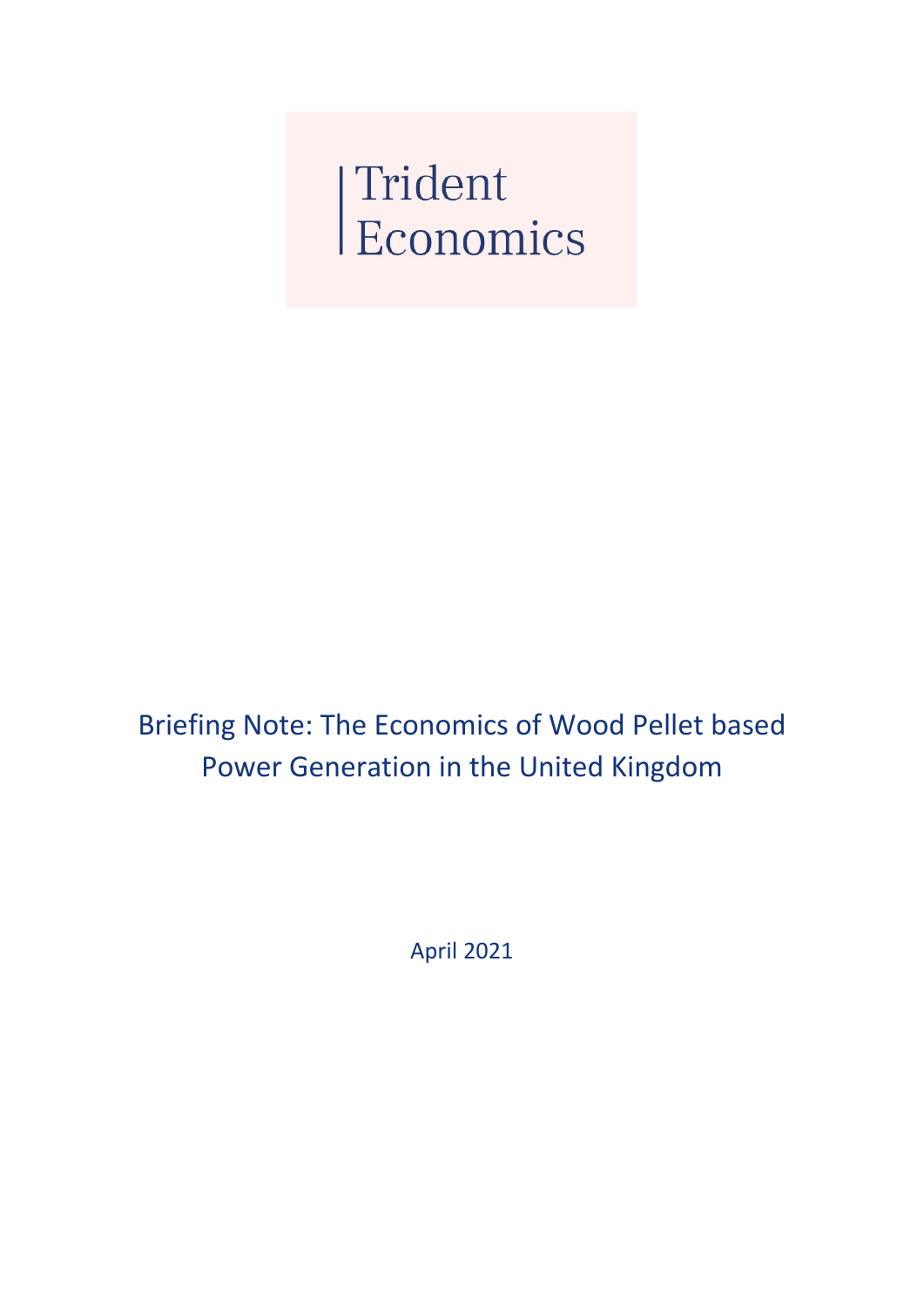### **IMPORTANT NOTICE**

**This briefing note has been prepared by Trident Economics Limited for the Natural Resources Defense Council. Reasonable efforts have been made to ensure that the assumptions and analysis in the report are appropriate, however the analysis does not relate to or consider any specific financial investment and no party may place any reliance on the assumptions, analysis or results of the study for such a purpose. No statements in this briefing note should be interpreted as providing legal or investment advice.**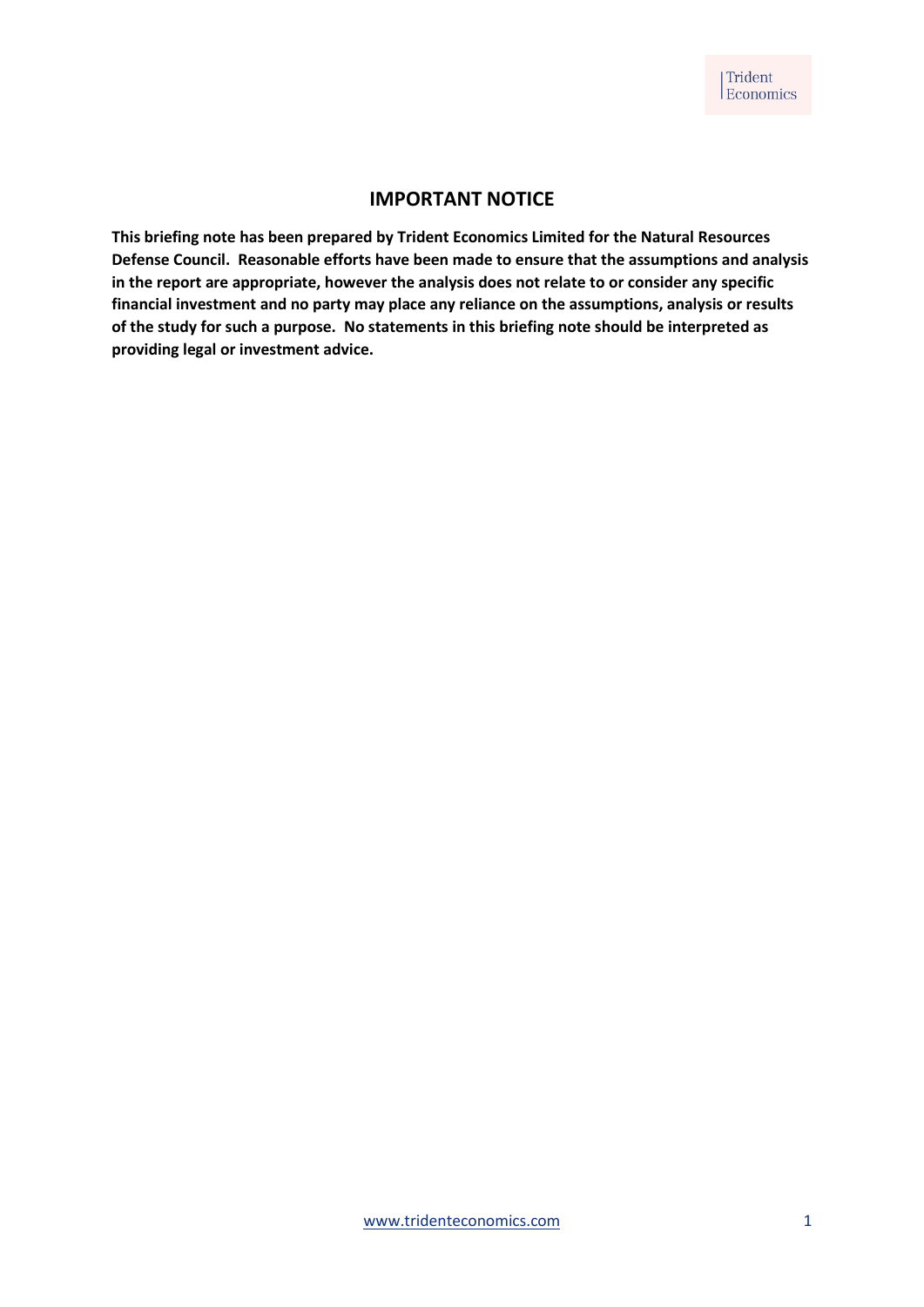# Key Points

A switch from wood pellet biomass power generation to additional generation from renewable technologies, such as offshore wind, has the potential to create between £1.93 Bn and £2.49 Bn of additional economic value and additional UK employment.

- The UK provides a number of incentives for biomass power generation. These were initially put in place when biomass power generation appeared to offer a competitive cost versus renewable alternatives and when the UK was seeking to comply with the EU Renewable Energy Directive. These drivers are no longer present because of the fall in the cost of other renewable technologies and because of the UK exit from the EU.
- Although the UK has commitments to biomass power generators, at least the ongoing variable cost of wood pellet seems avoidable, i.e. could be saved through a change in policy.
- Applying the UK Government 'Green Book' methodology for economic appraisal of policies, a decision to continue burning wood pellet for power generation destroys significant economic value, particularly when compared against an alternative of generating an equivalent level of additional power from offshore wind or similar technologies. Alternative renewable technologies would also create more employment in the UK than the largely overseas biomass supply chain.
- Conversely, an expansion of offshore wind generating capacity that achieves the same lifetime electricity generation creates significant economic value. [The comparison to offshore wind is illustrative and not intended to represent a proposed optimal alternative. Given the similarities between the economics of offshore wind, onshore wind and solar PV, it is expected that an expansion of some combination of offshore wind, onshore wind and solar would likewise create significant economic value, potentially more than the offshore wind alone case].
- Although the analysis underpinning this briefing note is simplified and only considers a limited number of options, the results suggest that a detailed reassessment of biomass support and the UK energy mix is warranted and that a switch away from biomass for power generation could make available a significant incremental level of funding to accelerate offshore wind and other renewable energy deployment. This could allow the Government to make additional financial commitments, and support additional employment, in the low-carbon energy sector without putting it under any additional financial strain.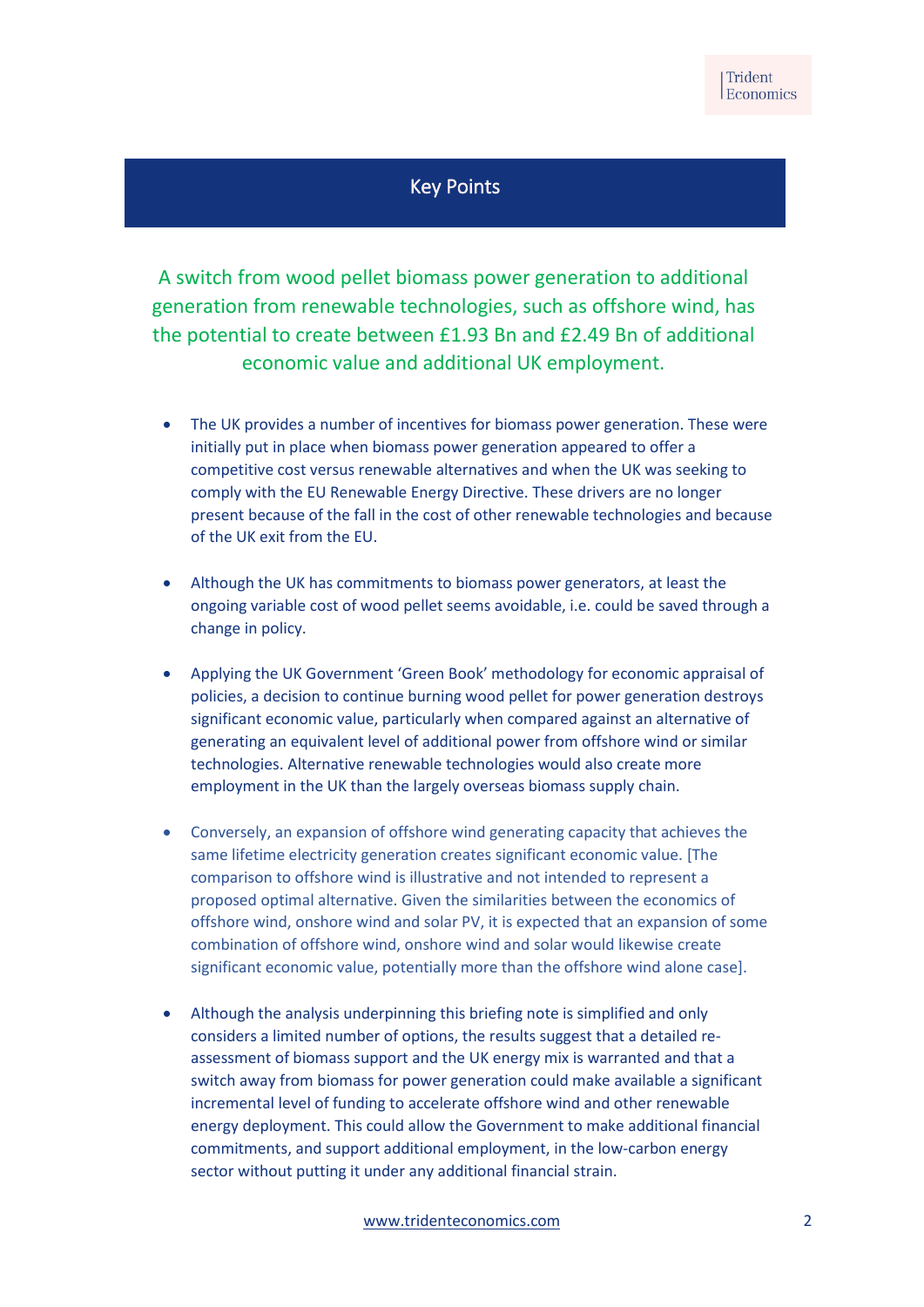### **Introduction**

The UK Government has historically encouraged both the conversion of coal-fired power stations to burn biomass and the development of dedicated biomass burning power stations. These options were considered to be low-cost measures to reduce power sector greenhouse gas (GHG) emissions and enabled the UK to comply with the EU Renewable Energy Directive targets. Accordingly, both coal-to-biomass conversions and dedicated biomass plants have been included in the list of eligible technologies for the Renewables Obligation (RO) and for the current approach to supporting lowcarbon power projects through Contracts for Difference (CfD), although only to 2027 for coal-tobiomass conversions.

Since these decisions were made, the world has changed. Non-biomass renewable power generation alternatives have become substantially cheaper in cost and the UK is no longer part of the EU.

The UK Government has committed itself to long running regulatory incentives and contracts for biomass power generation and previous UK Government behaviour suggests that if policy is changed the UK Government will protect investors who have responded to previous policy and regulations. Despite this, a significant proportion of the costs for future biomass power generation could be avoided, in particular the cost of wood pellets, for which there is an international market and which could presumably be sold or diverted from the UK power sector. A valid question is therefore whether choosing to continue burning wood pellets for power generation in the UK makes economic sense.

This briefing note applies the 'Green Book' methodology for the economic analysis of UK be Government policy to the burning of wood pellets for power generation by comparing this against other generation options, specifically natural gas and additional offshore wind. There are a range of alternative technologies that could contribute to the UK power generation mix; the alternatives to biomass generation used in the analysis are not intended to represent proposed optimal alternatives. However, comparing their economics against biomass provides insights into whether a full re-assessment of the UK power sector generation mix may be appropriate.

The assumptions used in the analysis are intended to be conservative. This is particularly true of the carbon intensity of wood pellet supply where the assumption used is the Drax estimate of carbon intensity despite the wide range of views on actual carbon intensity. Drax is the largest UK power station burning wood-pellet. The carbon intensity assumption affects the economics through the valuation of changes on overall  $CO<sub>2</sub>$  emissions between scenarios.

## **Methodology**

Two 'low-carbon' power generation alternatives are assessed against the alternative of higher gasfired power generation from existing combined-cycle power plant that currently operate at relatively low load factors on the power system in the UK. The alternatives considered are wood pellet biomass, the current policy, and increased offshore wind. Neither of these is suggested as an optimal policy for the UK; they are both used as benchmarks to illustrate the comparative economics of wood pellet biomass for power generation.

Wood pellet generation is considered over the period 2022 to 31<sup>st</sup> March 2027, a period starting at a future date to allow time for policy changes and renegotiation of biomass supply contracts through to the planned end date for wood pellet generation to qualify for the current incentive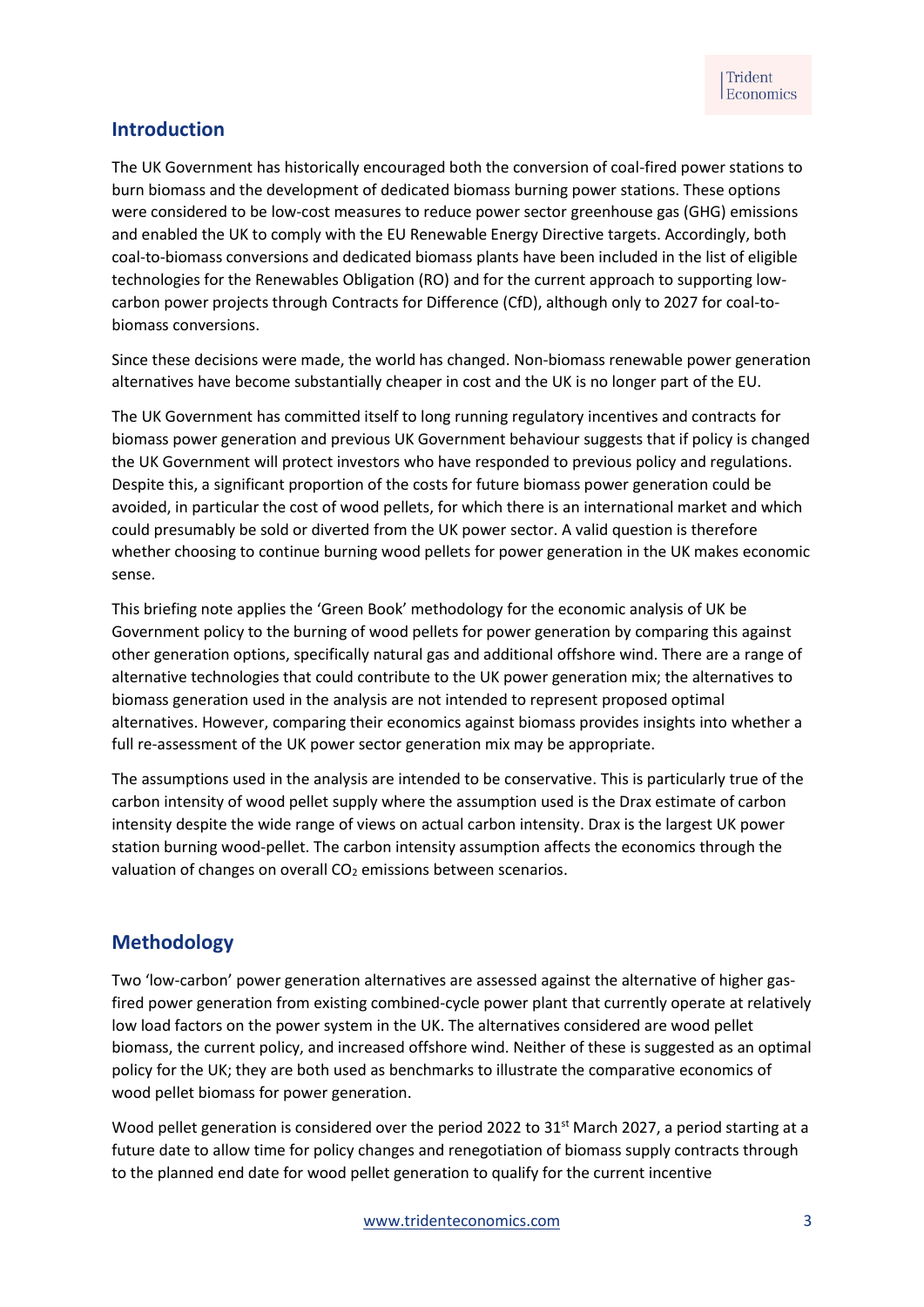arrangements. The volume of wood pellet based power generation is the estimated combined output of the Drax biomass units and Lynemouth power station, which converted to biomass in 2018. The offshore wind capacity is sized to produce the same level of generation across the project life as the biomass generation does in the period assessed. The actual volume of offshore wind and other technologies that could be deployed in an alternative strategy to biomass generation is something that would need to be worked out as part of a detailed system optimisation. We do not suggest that biomass generation can be immediately replaced with offshore wind (or other renewables) given project development and consent timelines and other considerations. The analysis is deliberately considering a switch of current subsidies to future renewables with an unavoidable gas use in the nearest term but materially lower  $CO<sub>2</sub>$  emissions overall.

We note that there are significantly divergent views on the actual  $CO<sub>2</sub>$  emissions resulting from power generation from wood pellets. For the purposes of this analysis, we have assumed that the carbon intensity of power generation from wood pellets is as claimed by Drax, a major user of wood pellets for power generation. This is a conservative assumption, both because of the different views on the actual carbon intensity of wood pellets and because the appropriate carbon intensity to assume for a Green Book compliant methodology would be that of the marginal wood pellet supply rather than the calculated carbon intensity of supply to a specific consumer with an explicit interest in a low carbon intensity.

The comparison uses the latest traded carbon values stipulated by HM Government for economic appraisal and is undertaken for gas price sensitivities based on the Intercontinental Exchange forward curve for NBP gas (as at 29<sup>th</sup> January 2021) and at the UK Government Department of Business, Energy and Industrial Strategy (BEIS) forward gas price assumptions. Both wood pellet power generation and additional offshore wind generation are valued on the basis of the gas-fired generation that they displace by operating.

Other key assumptions are:

- The wood pellet fired power plant continue to be available capacity on the power system, removing a need to consider capacity adequacy as a result of closure timings. This does not indicate that these power plant should continue to operate even if wood pellet is uneconomic versus gas-fired generation; that decision is not considered as part of this analysis.
- Except when curtailed due to an excess of renewable generation, the output of both wood pellet and offshore wind power plant would displace gas-fired generation from the power system.
- The cost of additional offshore wind generation is based on the clearing price for the CFD Allocation Round 3 offshore wind auction, indexed to nominal prices. This cost is maintained as constant in real terms. The clearing price accepted by offshore wind developers will cover all the costs that offshore wind project owners are liable for, including network costs, which are charged to generators in the UK through a cost-reflective zonal transmission charging methodology. Using the CFD strike price rather than a breakdown of individual cost components is a conservative approach because the strike price will embed a commercial rate of return on the investment; the discount rate required within a UK Government appraisal would be lower, implying a lower overall cost.

There are system costs linked to an expansion of offshore wind generation that the generator is not liable for, specifically system balancing costs where a surplus of output in one part of the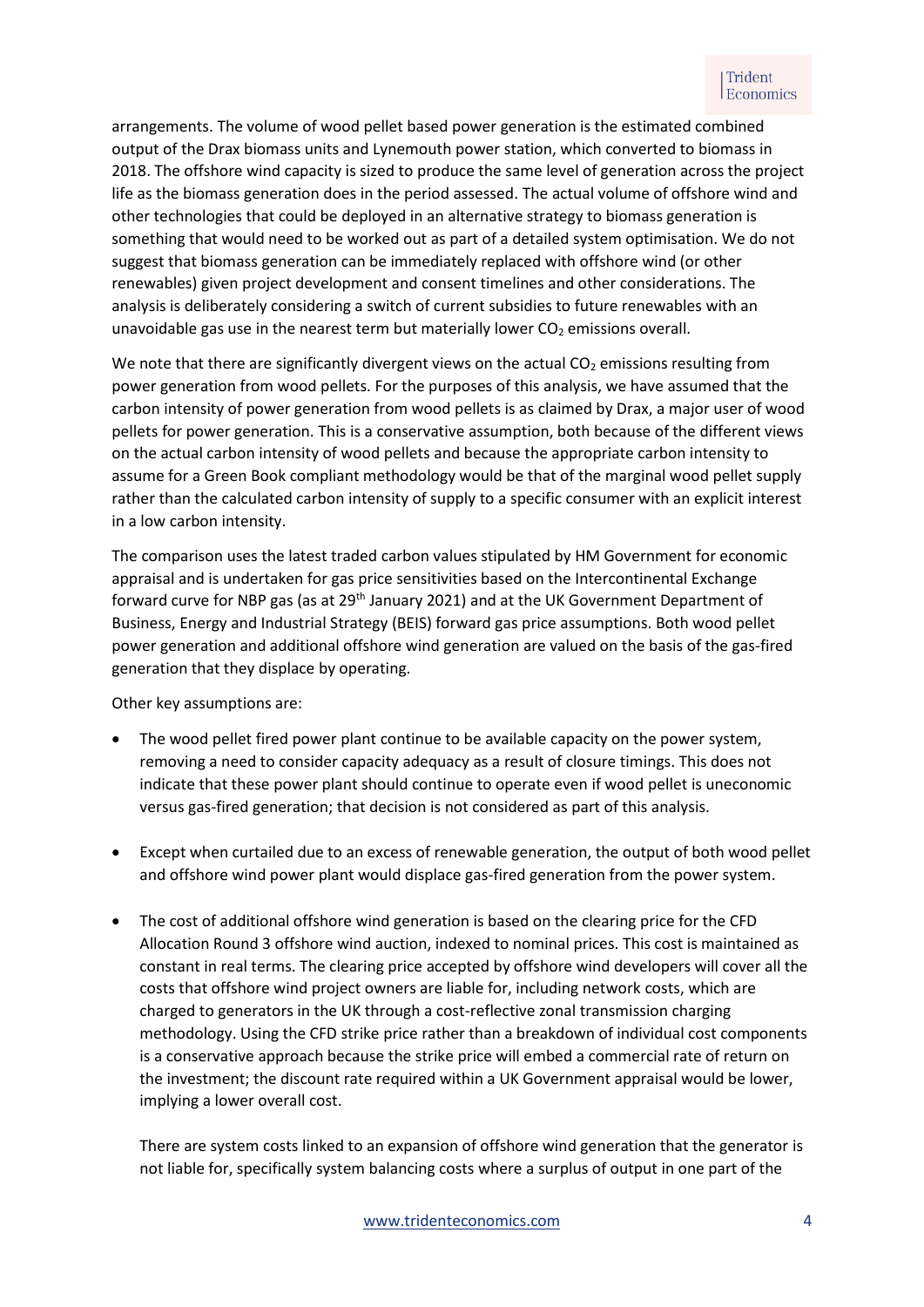transmission system means that renewable generation has to be reduced and compensated for by thermal power generation connected elsewhere. Under the power market rules applied in both Great Britain and Northern Ireland, generators affected by these balancing arrangements are compensated by the system operator. In the analysis, the incremental balancing costs arising from an assumed expansion of offshore wind generation have been estimated using the detailed data published by Aurora Energy Research from a study that they carried out for the National Infrastructure Commission of the system costs of different levels of renewable penetration.

The analysis does not involve detailed modelling of the power systems. There will therefore be some elements that are not captured, for instance a change in the efficiency of gas-fired power plant as their dispatch pattern alters, which may be an additional cost for higher wind scenarios due to more changes in load for gas-fired power plant. However, other simplifications will disadvantage offshore wind; an example is the use of an annual average gas price in the offshore wind evaluation, which will miss the positive correlation between seasonal gas prices and wind output (meaning that a windfarm may actually offset gas with a higher volume weighted average price).

- The analysis assumes that there is no change in the traded carbon values required for UK Government economic appraisal as a result of the switch to a UK Emissions Trading Scheme (from participation in the European Union Emissions Trading Scheme) or as a result of a change in biomass policy itself. Given that the current UK Government methodology for setting carbon values for the 'traded' sector (i.e. activities that participate within the carbon trading system) is intended to set values that result in the UK meeting carbon targets, both could theoretically have an effect. However, we note that the UK Emissions Trading Scheme (UK ETS) seems set to have a surplus of allowances in the initial years due to the UK cutting traded sector emissions to below the implicit emissions caps for the UK in the EU Emissions Trading Scheme, which have been used as a basis for defining the UK ETS caps (with an additional 5% reduction). This could lead to lower values being set for the traded sector, which would mean that assuming the current values is beneficial to the economics of wood pellet power generation when compared to gas-fired generation. The impact for offshore wind is more complex because the generation from additional projects would happen over the medium- to long-term when carbon prices are expected to rise significantly as carbon caps bite.
- Avoided costs from a reduction in wood pellet consumption by UK power plant are valued at an estimated long-term average spot price of wood pellets. In reality, the reduction in contract payments or incentives would differ from this value. However, the analysis assumes that the UK Government will compensate investors who have responded to UK Government policies such that their returns from investment are not affected by policy reversals, and this will partially offset the contract payment reductions. As an example, the strike price set in CfDs can be thought of as comprising three elements: 1) the fixed costs of running the power plant; 2) a return to investors on their historic capital investment; and 3) a cost for wood pellets. For the purpose of this analysis, we assume that the power plants continue to be available, so the fixed costs of operating the power plant will still have to be met (this may be conservative but a more detailed assessment would be required to identify available fixed cost savings). We are also assuming the UK Government protects investors; therefore, the investment return is still paid.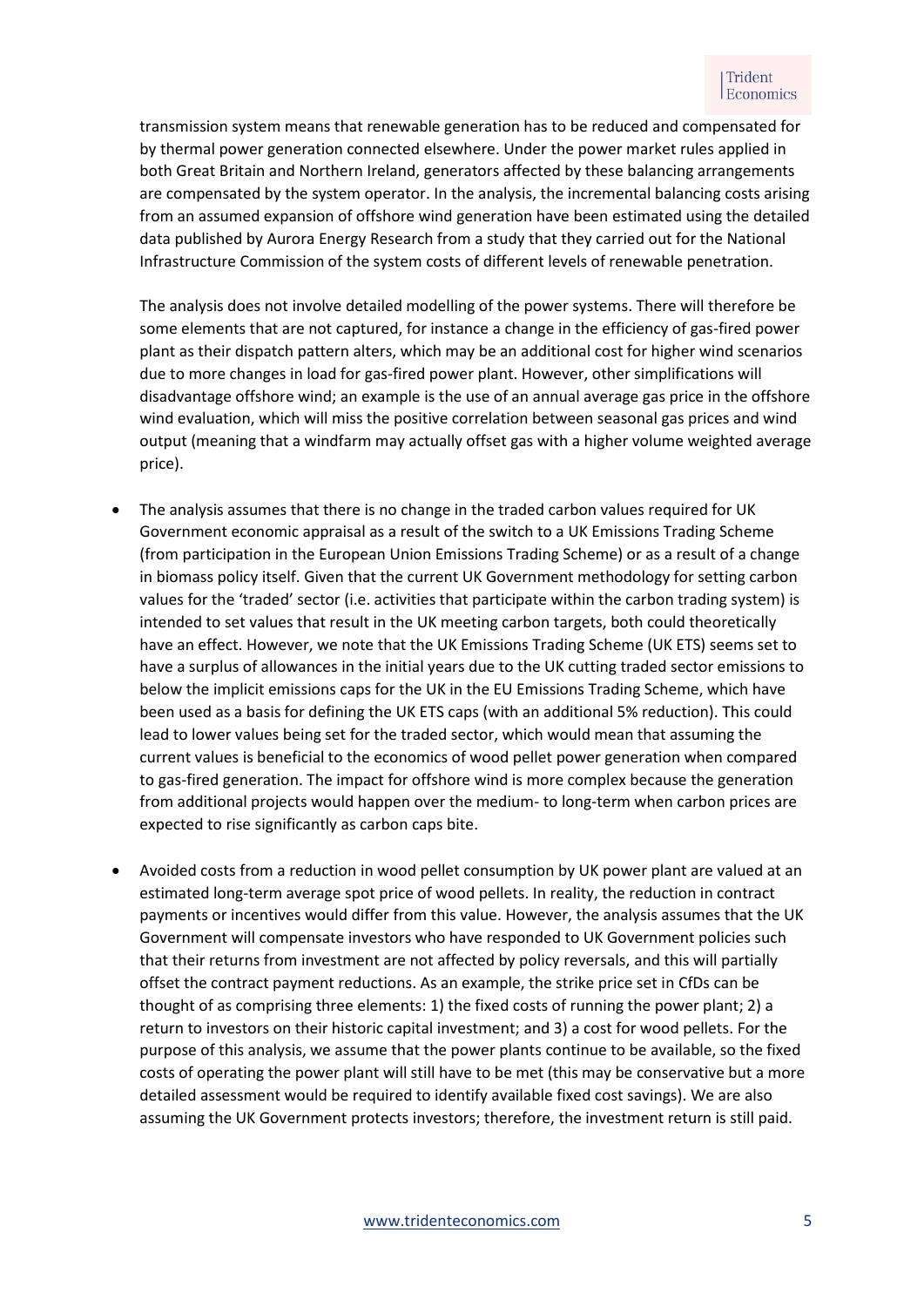Regarding the cost of wood pellets themselves, there will be long-term wood pellet supply contracts in place that will need to be terminated and/or re-negotiated. It was stated in the Drax EU State Aid application that long-term contracts tend to be at a price premium to the expected spot value of wood pellets. It is to be expected that there will be clauses in the contracts intended to protect the wood pellet supplier against contract termination and therefore compensation will be payable under the wood pellet contracts as well, which may be comparable to the difference between the long-term contract price and spot market prices. The value recoverable from avoiding future consumption of wood pellets would therefore seem to be the spot value. This may again be conservative; presumably wood pellet suppliers could divert wood pellet supplies into long term contracts elsewhere (both Enviva and Drax note in a variety of publications the growth in demand for wood pellets in Asia).

Drax has stated an aspiration to reduce the costs of wood pellets to a level equivalent to a cost of £50/MWh for power generation by 2027. This appears to be based on a self-supply strategy that can beat the market price for wood pellets. We have not used this cost of wood pellets in the analysis for two reasons; firstly, the cost reduction may not happen, and, secondly, the Green Book methodology requires the opportunity cost of resources to be used in economic appraisal and the market price for wood pellets is the best measure of this.

Compensation to investors would obviously be a legal and political question. Some contracts will include clauses specifying how changes in law will be dealt with and how compensation would be calculated where appropriate; for instance, the 'Operations Cessation Event' clauses in the CfDs. In other cases, such as for power plants benefitting from the Renewables Obligation, appropriate compensation would be a Government decision. Assuming that the avoided costs are solely a spot market value of the wood pellets not consumed is thus a conservative assumption to make regarding the outcome of this process.

• There is no assumed learning benefit from ongoing wood pellet burn for power generation. This is a well understood process using existing technology. Carbon capture and sequestration (CCS) is unproven in the UK power sector; however, it is not obvious that there is any link between ongoing unabated large-scale burn of biomass for power generation and the development of CCS.

The key assumptions are summarised in the table on the following page: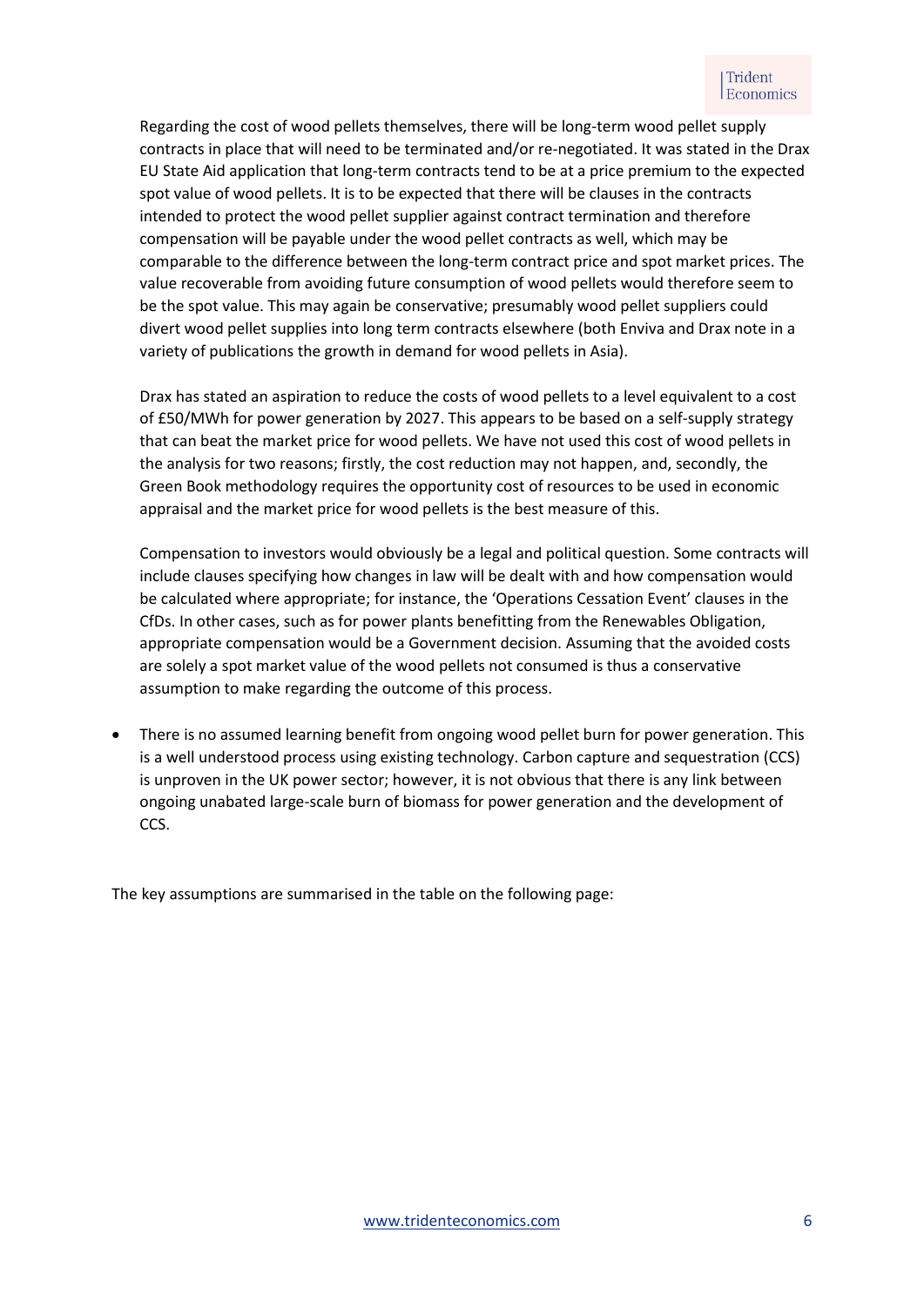| <b>Assumption</b>                               | <b>Source</b>                                                                   | <b>Value</b>                                                                             |
|-------------------------------------------------|---------------------------------------------------------------------------------|------------------------------------------------------------------------------------------|
|                                                 |                                                                                 |                                                                                          |
| <b>Biomass cost</b>                             | Argus / Drax                                                                    | trending up to 170 USD/t and then flat<br>nominal                                        |
| <b>Gas price</b>                                | <b>BEIS</b> / The Intercontinental<br>Exchange                                  | BEIS 51.45 p/therm trending up at 4%<br>nominal pa / ICE at 40 p/therm flat<br>nominal   |
| <b>Carbon price</b>                             | HM Treasury carbon valuation                                                    | 22 £/t trending up to 73 £/t by 2027<br>(nominal) (and continuing to rise<br>thereafter) |
|                                                 |                                                                                 |                                                                                          |
| <b>Biomass output</b><br><b>Offshore wind</b>   | Aurora Energy Research                                                          | 17.6 TWh per annum                                                                       |
| capacity factor                                 | <b>BEIS Electricity Generation Cost</b><br>Report                               | 48% for Allocation Round 3 technology                                                    |
|                                                 | <b>Digest of UK Energy Statistics</b>                                           |                                                                                          |
| <b>CCGT efficiency</b>                          | (DUKES)                                                                         | 48.8% average CCGT efficiency                                                            |
| <b>CCGT carbon</b>                              | Ricardo AEA estimate for LNG fed                                                |                                                                                          |
| intensity                                       | <b>CCGT</b>                                                                     | 0.45 tonnes per MWh lifecycle emissions                                                  |
| <b>Biomass carbon</b>                           |                                                                                 |                                                                                          |
| intensity                                       | Drax                                                                            | 0.124 tonnes per MWh                                                                     |
| <b>Wind curtailment</b>                         | Aurora Energy Research - study for<br>the National Infrastructure<br>Commission | marginal impact variable over time                                                       |
|                                                 | Aurora Energy Research - study for                                              |                                                                                          |
| <b>Wind balancing</b>                           | the National Infrastructure                                                     |                                                                                          |
| costs                                           | Commission                                                                      | marginal impact variable over time                                                       |
| <b>Biomass</b><br>consumption per<br><b>MWh</b> | <b>European Commission - Drax State</b><br><b>Aid Approval</b>                  | approx 0.55 tonnes per MWh                                                               |
| <b>Offshore wind cost</b>                       | <b>BEIS - CFD Allocation Round 3</b>                                            |                                                                                          |
| per MWh                                         | results                                                                         | £40 per MWh in 2012 terms                                                                |
| <b>Battery cost and</b><br>build                | Aurora Energy Research - study for<br>the National Infrastructure<br>Commission | around 870 £/kw                                                                          |
|                                                 |                                                                                 |                                                                                          |
| <b>Discount rate</b>                            | <b>HM Treasury</b>                                                              | 3.5% real                                                                                |

## **Key Results**

The continued burn of imported wood pellets for power generation in the UK has a negative economic value of -£0.92 Bn (BEIS gas price assumptions) or -£1.84 Bn (ICE forward gas price curve) over the 2021 to 2027 period, including  $CO<sub>2</sub>$  emissions reductions valued at the traded carbon values stipulated for the economic appraisal of UK Government policies. In other words, even when taking account of the value of  $CO<sub>2</sub>$  emission reductions calculated according to  $CO<sub>2</sub>$  intensity figures potentially beneficial to the case for biomass, burning imported wood pellets for power generation destroys substantial economic value.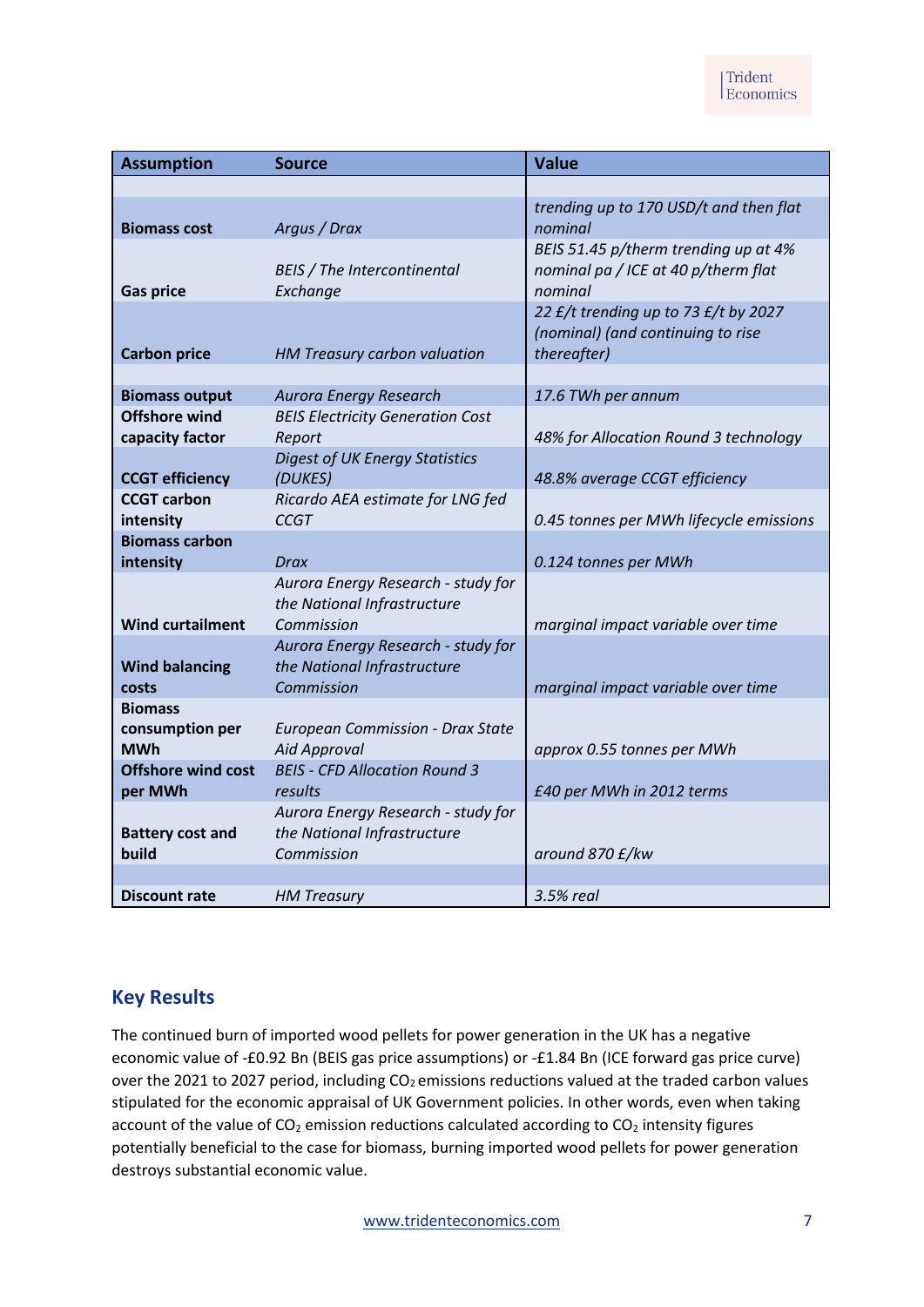Conversely, an expansion of offshore wind generating capacity that achieves the same lifetime electricity generation creates either £1.5 Bn or £95 Mn in economic value depending on the gas price scenario. The value of avoided gas burn and the value of the CO<sub>2</sub> emissions avoided more than covers the costs of offshore wind. Given the similarities between the economics of offshore wind, onshore wind and solar PV, it is expected that an expansion of some combination of offshore wind, onshore wind and solar would likewise create significant economic value, potentially more than the offshore wind alone case.

The cessation of wood pellet burn for power generation in the UK, with an equivalent amount of generation being sourced from additional offshore wind (or potentially other similar or even lower cost renewable technologies), is therefore estimated to create either £2.49 Bn or £1.93 Bn in economic value, depending on assumed gas prices and on the basis of conservative assumptions.

| <b>Economic value (GBP)</b>         | <b>BEIS</b> gas price | <b>ICE gas price</b> |
|-------------------------------------|-----------------------|----------------------|
|                                     |                       |                      |
| Biomass burn (1)                    | -0.92 Billion         | -1.84 Billion        |
| <b>Additional offshore wind (2)</b> | 1.5 Billion           | 0.095 Billion        |
| Switch from biomass to wind (2-1)   | 2.49 Billion          | 1.93 Billion         |

The below table summarises the economic value of the low carbon options assessed:

As previously explained, this is a simplified analysis. However, the results indicate that a more detailed cost-benefit assessment of continuing to pay out biomass subsidies is warranted.

# **Additional impacts**

According to Drax, more than 80% of the wood pellet supply chain cost is outside of the UK. In fact, this 80% is to get pellets to the exporting port; the remaining 20% comprises both the ocean freight and transport at the UK end. Subsidising biomass imports is therefore primarily creating employment in exporting regions, such as the southern USA. A significantly higher proportion of money spent on offshore wind, or other renewables, is spent in the UK.

A study by the International Renewable Energy Association estimates that there are 2.1 million mandays of employment involved in the lifecycle of a 500 MW offshore windfarm. Our offshore wind scenario involves 1550 MW of additional offshore wind capacity, which would accordingly require 6.51 million man-days of effort. Assuming just 50% of this occurs in the UK, that is 3.25 million mandays of employment.

Given the assumption that the biomass fired power plant will continue to be available in all scenarios, employment impacts at the biomass power plant will be minimal. Should cost savings be identified this could be offset by a reduction in compensation which would create funds for additional investment elsewhere.